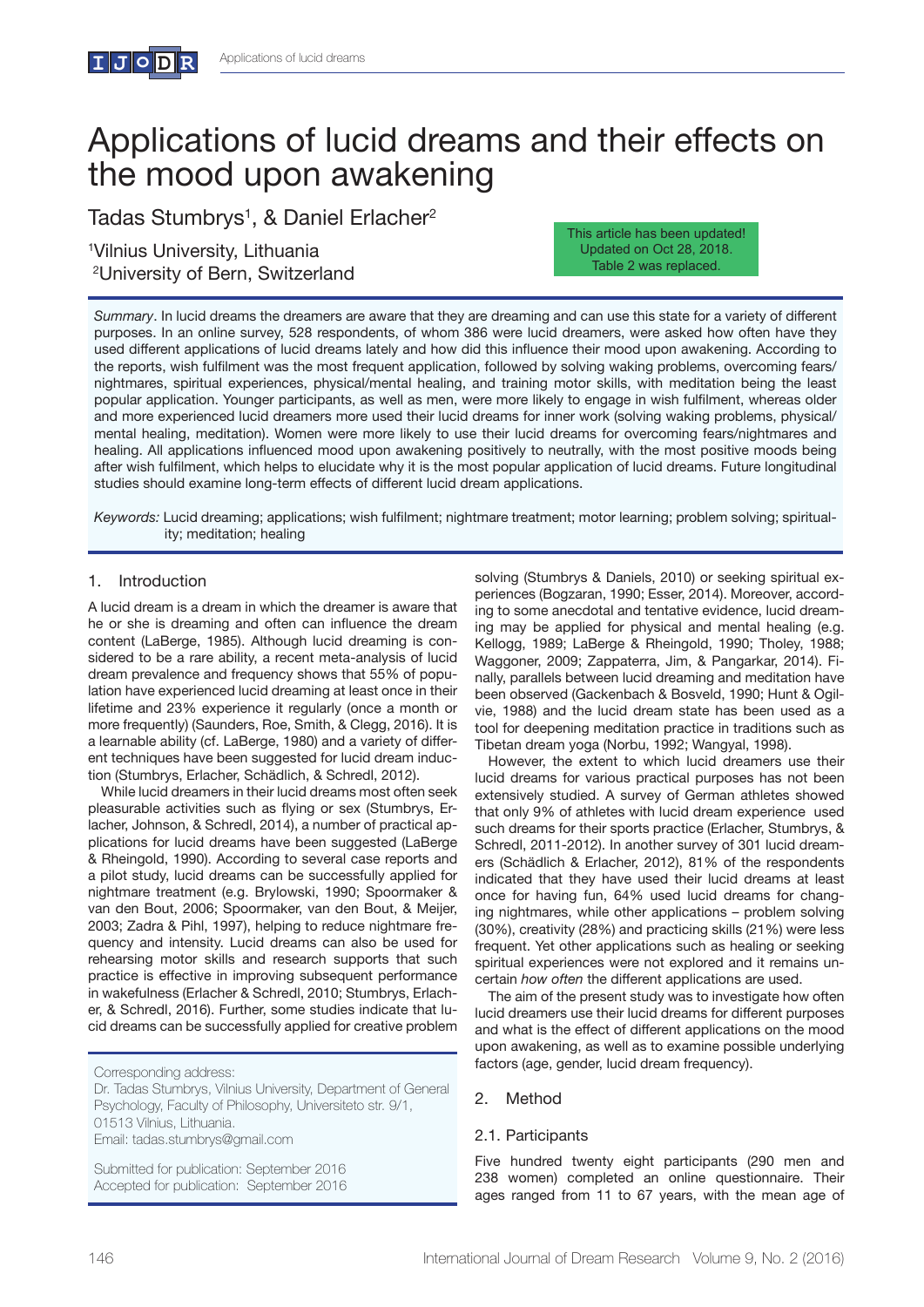

 $26.4 \pm 10.6$  years. There were 161 working professionals, 152 students, 125 schoolchildren, 34 in vocational training, 8 housewives/-husbands, 4 retired, 20 unemployed and 5 at military or civilian service (18 participants marked "other occupation" and 1 participant did not provide information).

### 2.2. Materials

In addition to biographical data (age, gender, occupation), the questionnaire included items about lucid dreams, their applications and effects on the waking mood. The participants were asked to estimate their lucid dream frequency on an eight-point scale (0 – never; 1 - less than once a year; 2 - about once a year; 3 - about 2 to 4 times a year; 4 - about once a month; 5 - about 2 to 3 times a month; 6 - about once a week; 7 - several times a week). Re-test reliability for the scale was found to be high (r=.89; p<.001; N=93; Stumbrys, Erlacher, & Schredl, 2013). In order to obtain units in frequency per month, the scale was recoded using the class means:  $0 \to 0$ ,  $1 \to 0.042$ ,  $2 \to 0.083$ ,  $3 \to 0.25$ ,  $4 \to 1.0$ ,  $5 \rightarrow 2.5, 6 \rightarrow 4.0, 7 \rightarrow 18.0$ . To ensure a clear understanding of lucid dreaming, a short definition was provided: "In a lucid dream, one is aware that one is dreaming during the dream. Thus it is possible to wake up deliberately, or to influence the action of the dream actively, or to observe the course of the dream passively".

Further, those participants who had lucid dreams were asked to indicate (in percentages, summing up to 100%) for what purpose have they used their lucid dreams recently. Seven categories were provided (as well as one additional open-ended where other applications could be specified): (1) wish fulfilment (e.g. flying, dancing, laughing, having sex); (2) training motor skills (e.g. practicing sports or playing a musical instrument; (3) solving waking problems (e.g. asking dream characters for advice); (4) overcoming fears or nightmares (e.g. confronting frightening dream characters); (5) for spiritual experiences (e.g. feeling at one with the environment); (6) meditating (e.g. applying certain meditation techniques); (7) alleviating or healing physical or mental problems (e.g. relieving physical pain, handling grief). For all the categories, the participants were asked to specify how did that particular application influence their mood upon awakening from the lucid dream on a five-point scale  $(1 - \text{very positive}; 2 - \text{positive}; 3 - \text{neutral}; 4 - \text{negative};$ 5 – very negative).

#### 2.3. Procedure

The study was conducted in German. The online questionnaire was posted on the German website on lucid dreaming http://www.klartraum.de between August 22, 2007, and January 8, 2008. The newsletter with an explicit reference to the study was sent by email to approx. 1500 registered users of the website. The survey was anonymous, however participants were asked to provide their email address in order to minimize the risk of multiple responses to the questionnaire. To answer the questionnaire, the participants had as much time as they needed.

#### 2.4. Statistical analysis

SPSS (Version 17) was used for statistical analysis. For each lucid dream application (e.g. wish fulfilment) a logistic regression analysis with the frequency of the lucid dream application as the dependent variable was calculated to investigate possible influencing factors of age, gender and lucid dream frequency as independent variables.

## 3. Results

Three hundred eighty-six respondents (73.1%) reported that they had at least one lucid dream. Two hundred sixtythree respondents (49.8%) had at least one lucid dream per month and following Snyder and Gackenbach (1988) can be classified as frequent lucid dreamers. In average, the participants estimated to recall  $3.95 \pm 5.94$  lucid dreams per month (whole sample:  $2.93 \pm 5.40$ , 521 responses).

Wish fulfilment was the most popular application of lucid dreams, employed in over 40% of lucid dreams. The second most popular application was problem solving, followed by overcoming fears/nightmares and spiritual experiences, while meditation was the least popular (Table 1). Among other applications participants most often mentioned exploring the dream space (e.g. visiting unknown dreamscapes) and performing experiments in the dream (e.g. tasting, smelling things in dreams). According to the participants' reports, they also attempted to increase the number of lucid dreams, to increase the level of control in their lucid dreams and to stabilize the lucid dream. For all applications, the influence on mood upon awakening was positive/neutral, with most positive moods after wish fulfilment and most neutral moods after meditation (Table 1).

Regression analyses revealed several differences of lucid dream applications in relation to age, gender and lucid dream frequency. Younger participants were more likely to use their lucid dreams for wish fulfilment, whereas older participants more employed their lucid dreams for solving waking problems, meditation and physical/mental healing (Table 2). Men were more likely to use lucid dreams for wish fulfilment and meditation, while women for overcoming fears/nightmares and physical/mental healing. More frequent lucid dreamers more often used their lucid dreams for solving waking problems, meditation and physical/mental healing and less for overcoming fears/nightmares (Table 2).

#### 4. Discussion

This survey gathered data on lucid dream applications and their effects on the mood upon awakening. The most frequent application of lucid dreaming was wish fulfilment, especially for younger participants, while older participants and more frequent lucid dreamers were more likely to try other applications, such as solving waking problems, healing, meditation. Men more tended to use their lucid dreams for wish fulfilment and meditation, whereas women for overcoming fears/nightmares and healing. All applications influenced mood upon awakening more positively/neutrally, with most positive moods being after wish fulfilment.

Before discussing the findings, some limitations of the present study have to be acknowledged. The majority of the participants were lucid dreamers (73%) and half of them (50%) were frequent lucid dreamers. These proportions are much higher than in general population (55% and 23%, respectively, Saunders et al., 2016), but comparable to other online surveys of lucid dreamers (e.g. Stumbrys et al., 2014). Further, the participants were self-selected due to their interest in lucid dream research. Therefore the generalizations of these findings should be cautious. Furthermore, the data were collected via an online questionnaire, which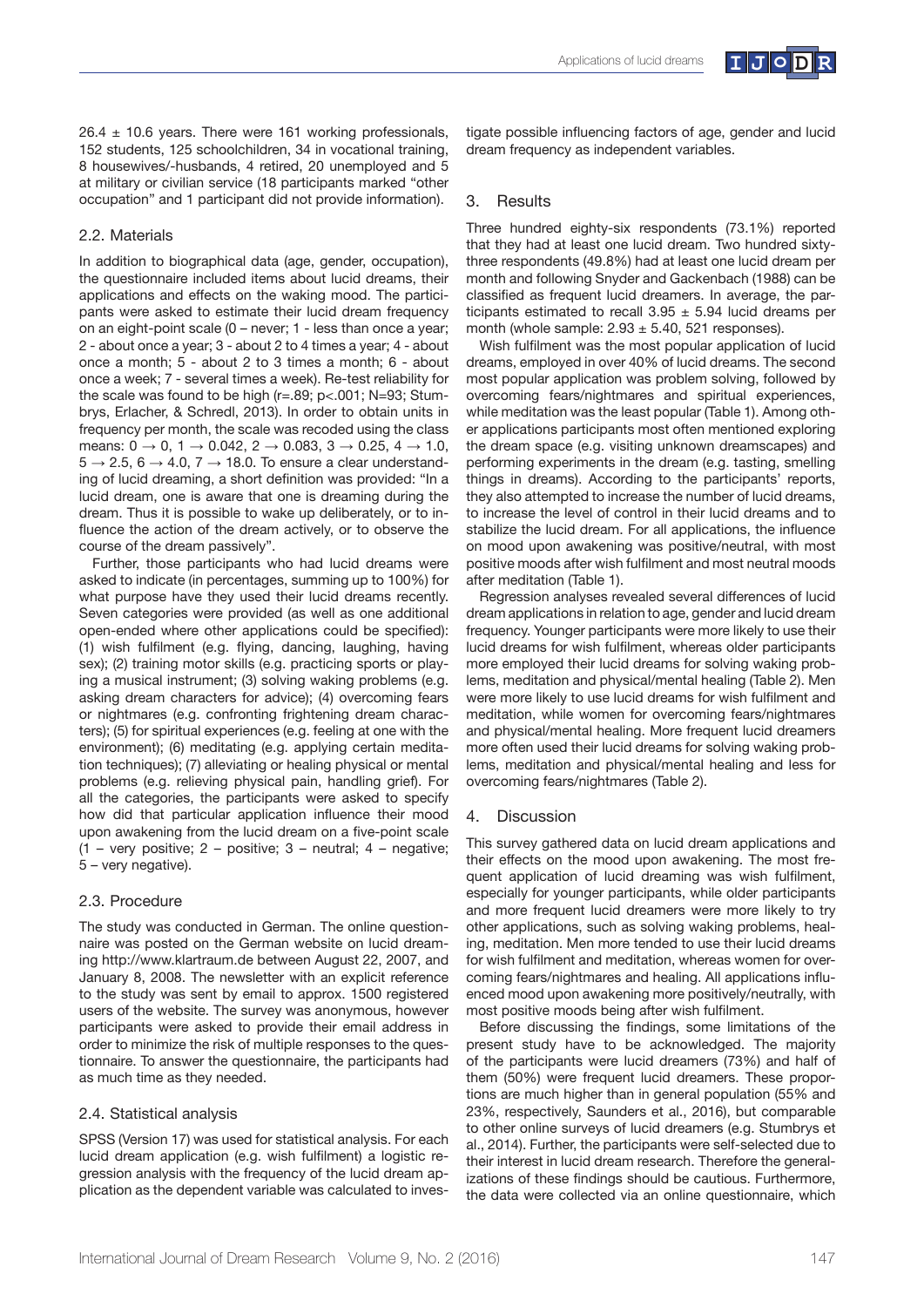|                             | <b>Application %</b> |      |           | Effect on mood* |     |           |
|-----------------------------|----------------------|------|-----------|-----------------|-----|-----------|
|                             | N                    | M    | <b>SD</b> | N               | M   | <b>SD</b> |
| Wish fulfilment             | 297                  | 42.8 | 33.7      | 290             | 1.8 | 0.8       |
| Solving waking problems     | 205                  | 14.5 | 19.7      | 200             | 1.9 | 0.8       |
| Overcoming fears/nightmares | 167                  | 10.8 | 19.3      | 164             | 2.2 | 0.9       |
| Spiritual experiences       | 153                  | 8.1  | 14.8      | 153             | 2.1 | 0.9       |
| Physical/mental healing     | 142                  | 6.5  | 11.4      | 136             | 2.2 | 0.9       |
| Training motor skills       | 110                  | 4.2  | 9.7       | 109             | 2.3 | 0.7       |
| Meditation                  | 39                   | 1.3  | 4.1       | 27              | 2.3 | 1.1       |
| Other                       | 94                   | 12.0 | 25.4      | 89              | 1.8 | 0.8       |

*Table 1*. Applications of lucid dreams and their effects on the mood upon awakening for a total of n = 357 respondents

Note. \*1 – very positive; 2 – positive; 3 – neutral; 4 – negative; 5 – very negative

might have had some effect on the quality of the responses, although comparative analyses show that data gathered via the Internet are at least as good as data gathered via traditional methods and do not appear tainted by false responses (Gosling, Vazire, Srivastava, & John, 2004).

The finding that wish fulfilment is the most popular application of lucid dreams, supports the classical Freud's (1913) idea of dreams being a fulfilment of wishes, and is in line with previous studies which showed that most lucid dreamers use their lucid dreams for having fun (Schädlich & Erlacher, 2012) and that flying and sex are among the most popular actions planned for lucid dreams (Stumbrys et al., 2014). Two next popular categories – solving waking problems and overcoming fears/nightmares – resemble findings by Schädlich & Erlacher (2012), where changing nightmares and problem solving were also the second-third applications by popularity, and their effectiveness is backed by some preliminary research (e.g. Spoormaker & van den Bout, 2006; Stumbrys & Daniels, 2010). Spiritual experiences and physical/mental healing were not included in the previous research and while they seem to be somewhat less frequently used, their effects and phenomenology warrant

further research. Training motor skills appears to be rarely used application (cf. Erlacher et al., 2011-2012), although research supports the effectiveness of such training (Erlacher & Schredl, 2010; Stumbrys et al., 2016). Therefore perhaps more publicity is needed to flag up such potentials of lucid dreaming, especially in specific populations where this is most applicable (e.g. athletes, musicians). Meditation, while being the least popular application of lucid dreams, is nevertheles another interesting area that needs further investigation. Numerous studies showed positive effects of meditation on physical and psychological health and well-being (reviews: Arias, Steinberg, Banga, & Trestman, 2006; Goyal et al., 2014). According to Tibetan dream yoga, meditation practice carried out in the lucid dream state is even more effective than in the waking state (Norbu, 1992). Therefore it would be interesting to study the effects of meditation carried out while lucid dreaming and to compare their physiological and phenomenological aspects.

The age differences found regarding lucid dream applications – that younger lucid dreamers were more likely to seek wish fulfilment, while the older ones were more like to engage into more serious applications (such as solving

|                             | Age                        | Gender                               | LD frequency                         |
|-----------------------------|----------------------------|--------------------------------------|--------------------------------------|
| Wish fulfilment             | $\beta$ =-0.25; t=-4.91*** | $\beta = -0.11$ ; t=-2.05*           | $\beta = 0.03$ ; t=0.60              |
| Training motor skills       | $\beta = 0.03$ ; t=0.49    | $\beta = -0.03$ ; t= $-0.56$         | $\beta = -0.05$ ; t= $-0.84$         |
| Solving waking problems     | $\beta = 0.29$ ; t=5.70*** | $\beta = 0.05$ ; t=0.95              | $\beta = 0.11$ ; t=2.13*             |
| Overcoming fears/nightmares | $\beta = -0.02$ ; t=-0.41  | $\beta = 0.19$ ; t=3.55***           | $\beta = -0.11$ ; t=-2.09*           |
| Spiritual experiences       | $\beta = 0.06$ ; t=1.16    | $\beta = 0.01$ ; t=0.22              | $\beta = -0.01$ ; t=-0.14            |
| Meditation                  | $\beta = 0.14$ ; t=2.69**  | $\beta$ =-0.16; t=-3.01**            | $\beta = 0.11$ ; t=2.09*             |
| Physical/mental healing     | $\beta = 0.11$ ; t=2.00*   | $\beta = 0.11$ ; t=2.12 <sup>*</sup> | $\beta = 0.13$ ; t=2.43 <sup>*</sup> |
| Other                       | $\beta = 0.01$ ; t=0.20    | $\beta = -0.06$ ; t=-1.11            | $\beta = -0.10$ ; t=-1.78            |

*Corrected Table 2*. Regression analysis for lucid dream applications with age, gender and lucid dream (LD) frequency as independent variables.

Note. \*p<0.05, \*\*p<0.01, \*\*\*p<0.001.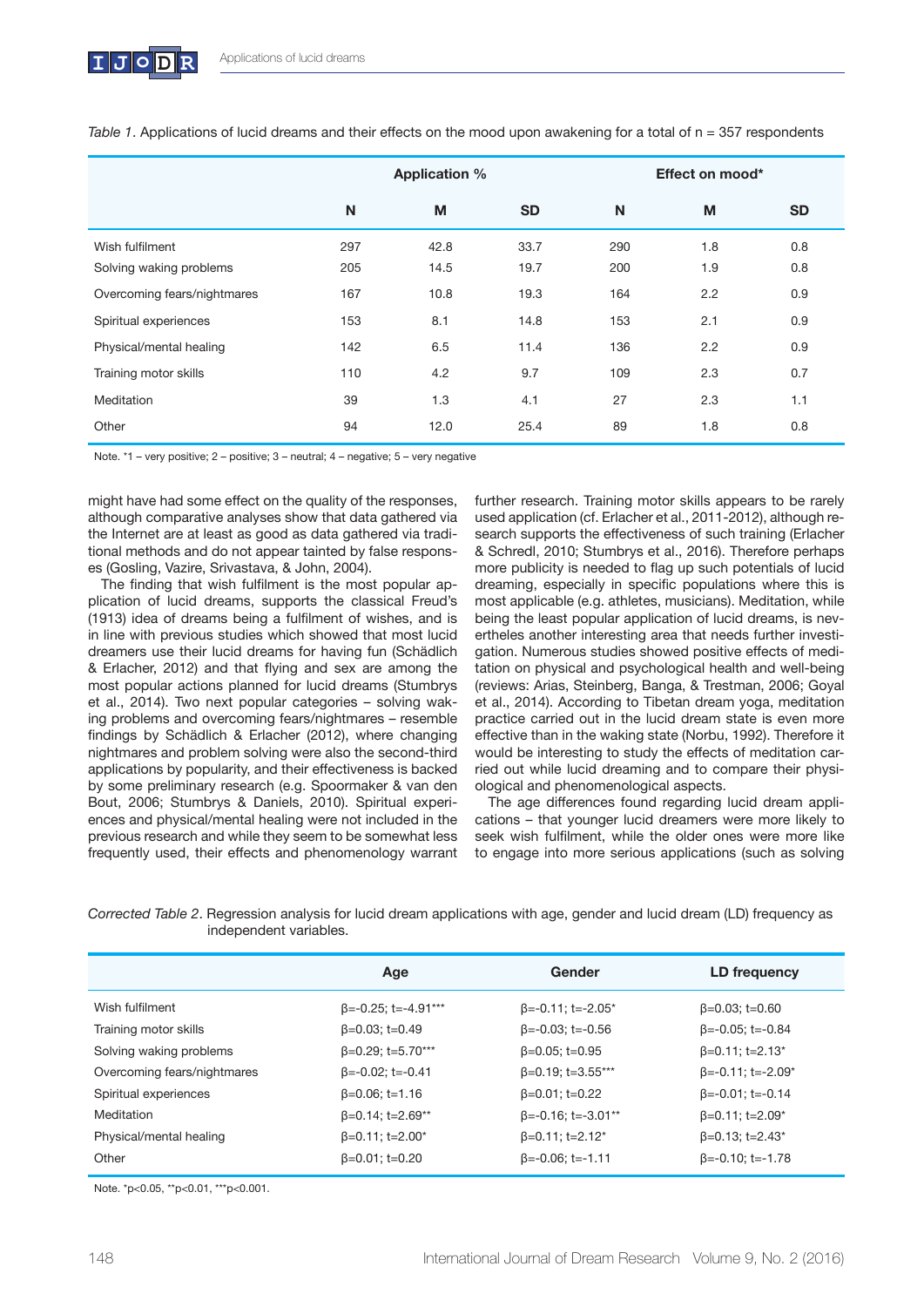

waking problems, meditation, physical/mental healing) – are also in line with previous research, as well as gender differences that men were more likely to seek wish fulfilment while women to overcome nightmares (Schädlich & Erlacher, 2012). Generally, women have more nightmares than men (Schredl & Reinhard, 2011) and perhaps working with nightmares in lucid dreams may facilitate more general self-work with mental and physical healing in lucid dreams, in which, according to the present results, women are also more likely to engage. The finding that men were more likely to use their lucid dreams for meditation is somewhat unexpected, as generally women seem to engage in meditation more often than men (e.g. Barnes, Bloom, & Nahin, 2008). Similarly to older participants, more frequent lucid dreamers also tend to engage more into an inner work in their lucid dreams (i.e. solving waking problems, physical/mental healing, meditation), which is likely to reflect their growing maturity with the development of the lucid dream ability . On the other hand, they seem to be less using their lucid dreams for overcoming fears/nightmares, which perhaps may be considered as preliminary "shadow" work in Jungian terms (Jacobi, 1973) to be accomplished in the earlier stages of lucid dreaming (lucid dreams quite often originate from nightmares, see Stumbrys et al., 2014).

The effects on the waking mood for all applications were perceived as more positive or neutral. Wish fulfilment appears to lead to the most positive emotions upon awakening, which may explain why it is the most popular application of lucid dreams. Generally, lucid dreams contain more positive emotions than non-lucid dreams (Thomas, Pollak, & Kahan, 2015). The succesful application of a lucid dream for a particular purpose may give a further boost of positive emotions, which will influence the mood after awakening (cf. Schredl & Reinhard, 2009).

Future studies should explore long-term effects of different lucid dream applications, for example, to see if wish fulfillment in lucid dreams leads to increases in overall daytime mood, whether solving waking problems or working with nightmares and fears in lucid dreams help to cope bettter with them while awake and to reduce related daytime distress. Further, if seeking physical/mental healing or spiritual experiences through lucid dreams can contribute to better physical, mental and spiritual health. To investigate this, longitudinal studies would be especially useful.

 In conclusion, the present findings support the notion that lucid dreamers, especially the younger ones, most often use their lucid dreams for wish fulfilment. With the advancing age and more frequent lucid dream experience, lucid dreamers are more starting to use their lucid dreamers for inner work, such as solving waking problems, physical/mental healing and meditation. Meditation and training motor skills, however, were found to be the least frequently used lucid dream applications. Practical applications of lucid dreams have positive to neutral effects on the mood upon awakening. Among them, wish fulfilment gives the most positive boost on the waking mood, which elucidates why it is the most popular application of lucid dreams. Future longitudinal studies should examine long-term effects of different lucid dream applications.

#### **References**

Arias, A. J., Steinberg, K., Banga, A., & Trestman, R. L. (2006). Systematic review of the efficacy of meditation techniques as treatments for medical illness. The Journal of Alternative and Complementary Medicine, 12(8), 817– 832. http://doi.org/10.1089/acm.2006.12.817

- Barnes, P. M., Bloom, B., & Nahin, R. L. (2008). Complementary and alternative medicine use among adults and children: United States, 2007. National Health Statistics Reports, (12), 1–23.
- Bogzaran, F. (1990). Experiencing the Divine in the Lucid Dream State. Lucidity Letter, 9(1), 169–176.
- Brylowski, A. (1990). Nightmares in crisis: clinical applications of lucid dreaming techniques. Psychiatric Journal of the University of Ottawa, 15(2), 79–84.
- Erlacher, D., & Schredl, M. (2010). Practicing a motor task in a lucid dream enhances subsequent performance: A pilot study. The Sport Psychologist, 24(2), 157–167.
- Erlacher, D., Stumbrys, T., & Schredl, M. (2011-2012). Frequency of lucid dreams and lucid dream practice in German athletes. Imagination, Cognition and Personality, 31(3), 237–246. http://doi.org/10.2190/IC.31.3.f
- Esser, T. (2014). Kundalini and non-duality in the lucid dreaming state. In R. Hurd & K. Bulkeley (Eds.), Lucid Dreaming: New Perspectives on Consciousness in Sleep (Vol. 2, pp. 233–263). Santa Barbara, CA: Praeger.
- Freud, S. (1913). The Interpretation of Dreams. (A. A. Brill, Trans.). New York: The Macmillan Company.
- Gackenbach, J., & Bosveld, J. (1990). Control Your Dreams. New York: HarperPerennial.
- Gosling, S. D., Vazire, S., Srivastava, S., & John, O. P. (2004). Should we trust web-based studies? A comparative analysis of six preconceptions about internet questionnaires. The American Psychologist, 59(2), 93–104. http://doi.org/10.1037/0003-066X.59.2.93
- Goyal, M., Singh, S., Sibinga, E. M. S., Gould, N. F., Rowland-Seymour, A., Sharma, R., … Haythornthwaite, J. A. (2014). Meditation programs for psychological stress and well-being. JAMA Internal Medicine, 174(3), 357. http://doi.org/10.1001/jamainternmed.2013.13018
- Hunt, H. T., & Ogilvie, R. D. (1988). Lucid dreams in their natural series: Phenomenological and psychological findings in relation to meditative states. In J. Gackenbach & S. LaBerge (Eds.), Conscious Mind, Sleeping Brain: Perspectives on Lucid Dreaming (pp. 389–417). New York: Plenum Press.
- Jacobi, J. (1973). The Psychology of C. G. Jung. New Haven: Yale University Press.
- Kellogg, E. W. (1989). A personal experience in lucid dream healing. Lucidity Letter, 8(1).
- LaBerge, S. (1980). Lucid Dreaming as a Learnable Skill: A Case Study. Perceptual and Motor Skills, 51(3 Pt 2), 1039– 1042.
- LaBerge, S. (1985). Lucid dreaming. The power of being awake and aware in your dreams. Los Angeles: Tarcher.
- LaBerge, S., & Rheingold, H. (1990). Exploring the World of Lucid Dreaming. New York: Ballantine Books.
- Norbu, N. (1992). Dream Yoga and the Practice of Natural Light. (M. Katz, Ed.). Ithaca, New York: Snow Lion Publications.
- Saunders, D. T., Roe, C. A., Smith, G., & Clegg, H. (2016). Lucid dreaming incidence: A quality effects meta-analysis of 50 years of research. Consciousness and Cognition, 43, 197–215. http://doi.org/10.1016/j.concog.2016.06.002
- Schädlich, M., & Erlacher, D. (2012). Applications of lucid dreams: An online study. International Journal of Dream Research, 5(2), 134–138.
- Schredl, M., & Reinhard, I. (2009-2010). The continuity between waking mood and dream emotions: Direct and secondorder effects. Imagination, Cognition and Personality, 29(3), 271–282. http://doi.org/10.2190/IC.29.3.f